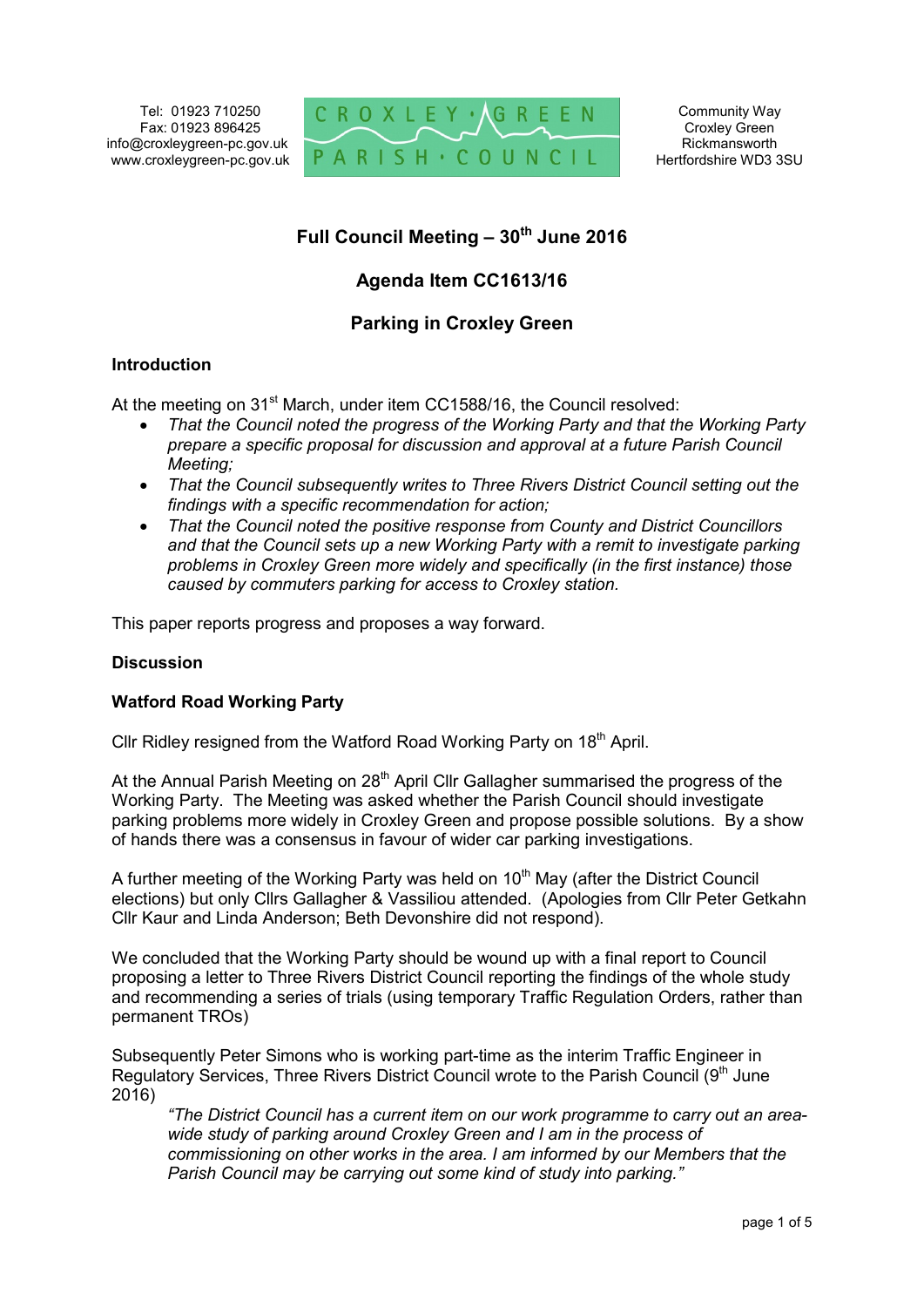*"I'm afraid that I don't have any better detail than this, so they could be talking about something quite different, but I would just like to check whether you have any knowledge of this? I have checked our records and am fairly confident that we have not previously heard from the Parish on this matter, but if I'm wrong on this then please let me know and accept my apologies."* 

As chair of the Working Party, Cllr Gallagher met Peter Simons informally on 14<sup>th</sup> June to explain what the Parish Council had done so far and discuss the best way to take things forward.

#### **Bicycles at Croxley Station**

Separately, following a suggestion at the Council meeting on  $31<sup>st</sup>$  March, the use of the bicycle stands at Croxley Green station has been monitored, initially by Cllr Gallagher and, following discussion at the Annual Parish Meeting, by Janet Martin.

In summary, the existing 10 "Sheffield" stands are often fully used and the overspill bicycles are attached to various items of street furniture (road signs, sign posts and lamp posts) down Winton Drive. The 10 stands will accommodate 20 bicycles. Over the past weeks there are typically at least 17 bicycles each day, and as many as 27 have been counted  $(23<sup>rd</sup>$  May 2016).

#### **Recommendation(s)**

- That the Parish Council notes the conclusions of the Working Party and writes to Three Rivers District Council (draft letter attached).
- That the Watford Road Working Party be wound up
- That the Parish Council notes the requirement for additional provision for cycles at Croxley Station and writes to Three Rivers District Council and to Transport for London (draft letter attached)

Cllr Andrew Gallagher 14 June 2016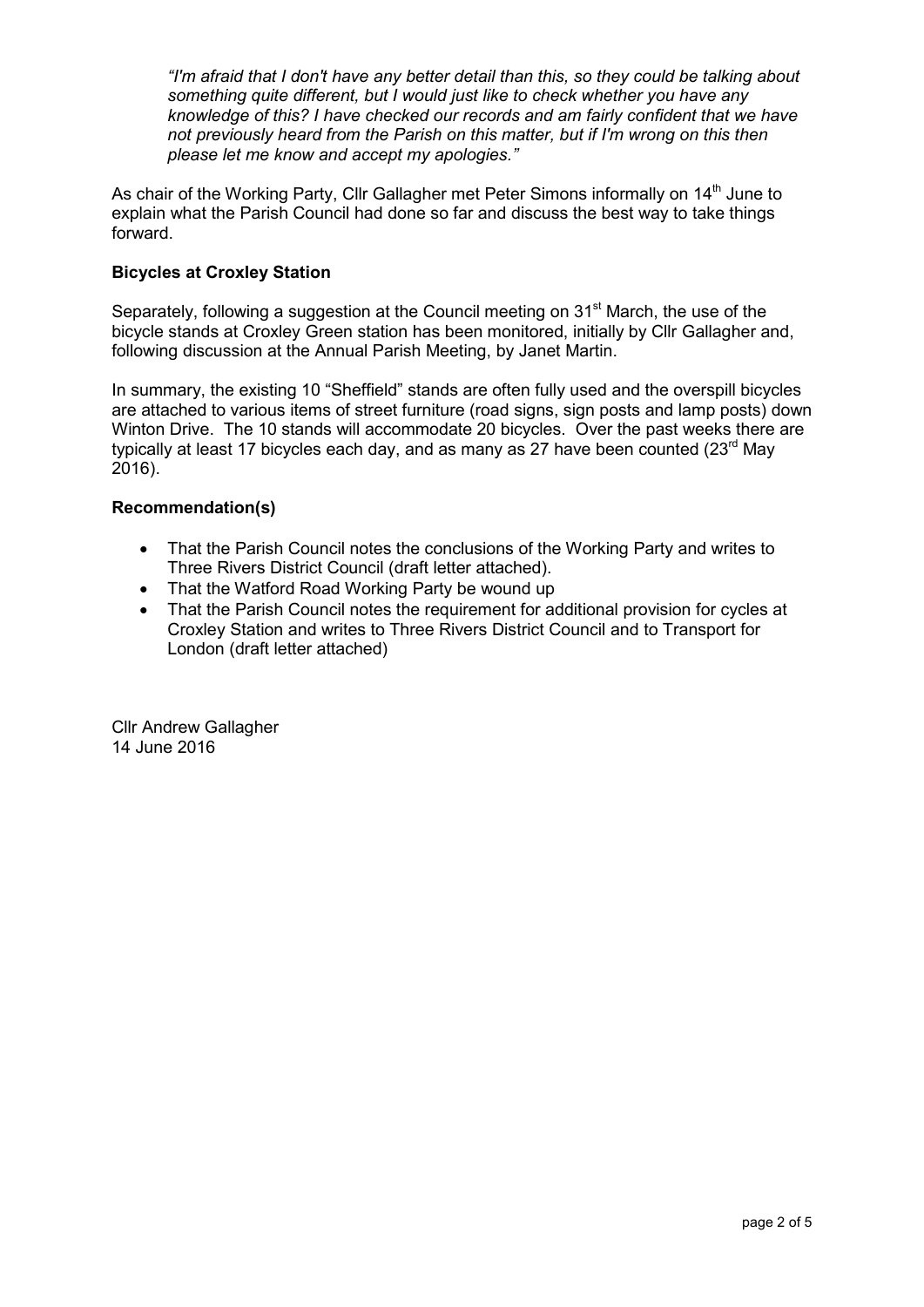#### **Draft letter to Three Rivers District Council**

#### **Car Parking in Croxley Green**

Concerns about commuters parking on the Watford Road in the vicinity of Croxley Metropolitan Line Station were raised with the Parish Council by local businesses and residents late last year (2015).

The Parish Council set up a small working group and carried out a limited study into the problem and the issues, leading to a report to the Council on  $17<sup>th</sup>$  December 2015 (copy enclosed). Following discussion it was agreed to consult local residents and businesses on the Watford Road on the possible options for controlling parking as a basis for deciding what road marking or parking restrictions to recommend to the traffic authority.

There are, in total, 15 residential properties and one business on the north side of the Watford Road from The Crescent to New Road (numbers 103 to 131 plus the Red House pub). On the south side there are 9 residential properties from Gonville Avenue to Southam Mews (numbers 114 to 130) and 14 business properties (11 with accommodation over) from Southam Mews to the railway bridge (numbers 136 to 160).

Letters dated  $8<sup>th</sup>$  February addressed "to whom it may concern" reference 574-585 were delivered by hand  $8<sup>th</sup>$  /  $9<sup>th</sup>$  February with a questionnaire and a request for return to the Parish Council offices by 22nd February 2016. The responses to the questionnaire survey were analysed and discussed by the working group.

In order to establish residents' and businesses' views more clearly, letters reference 575-585 dated 1<sup>st</sup> March addressed to the same properties were delivered by hand, enclosing a detailed report on the first questionnaire and the finding of the investigation together with a preference exercise. The four options were explained and recipients were invited to list the options in order of preference and return the attached form to the Parish Council offices.

The results were reported to the Council on 31<sup>st</sup> March 2016 (copy enclosed).

The Parish Council invites the District Council to consider the views expressed by residents and businesses in these reports.

The Parish Council requests that Three Rivers District Council, acting as agent for Hertfordshire County Council, introduces parking restrictions on both sides of the Watford Road to discourage "all-day" parking by commuters using Croxley Station, to provide short term parking for visitors to the adjacent properties and businesses during the working day and to improve the flow of traffic.

The Parish Council recommends that, rather than consult on permanent Traffic Regulation Orders, the District Council seeks the County Council's agreement in this particular instance to restrict parking using temporary TROs as a first step, so that residents and businesses can see the effect of different forms of parking restriction before they are made permanent.

The Parish Council recommends that the District Council trials a single hour ban on each side of the road (at different times of day each side, on working days Monday to Friday) in the first instance without residents' parking permits, to test the effect.

The Parish Council recommends that the District Council then trials a limited duration parking period (2 hours with no return within 4 hours during the working day) in the first instance without residents' parking permits, to test the effect.

The Parish Council recommends that an informal crossing point be installed across the Watford Road between Gonville Avenue and The Crescent, to reduce the apparent road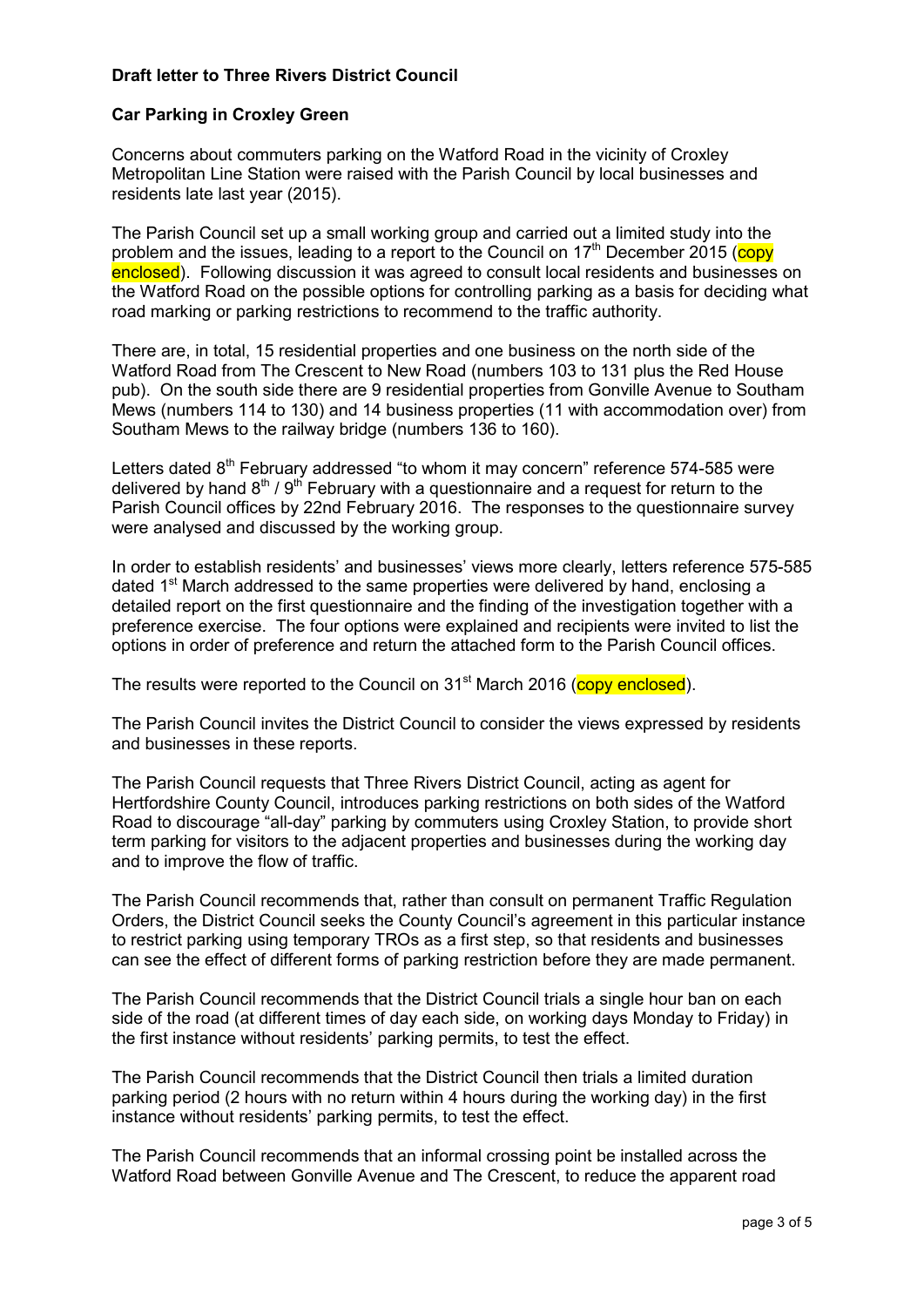width and discourage excessive speed when there are fewer cars parked along this length of the Watford Road.

The Parish Council welcomes the District Council's intention to carry out a comprehensive study of car parking issues in Croxley Green and wishes to co-operate with the study.